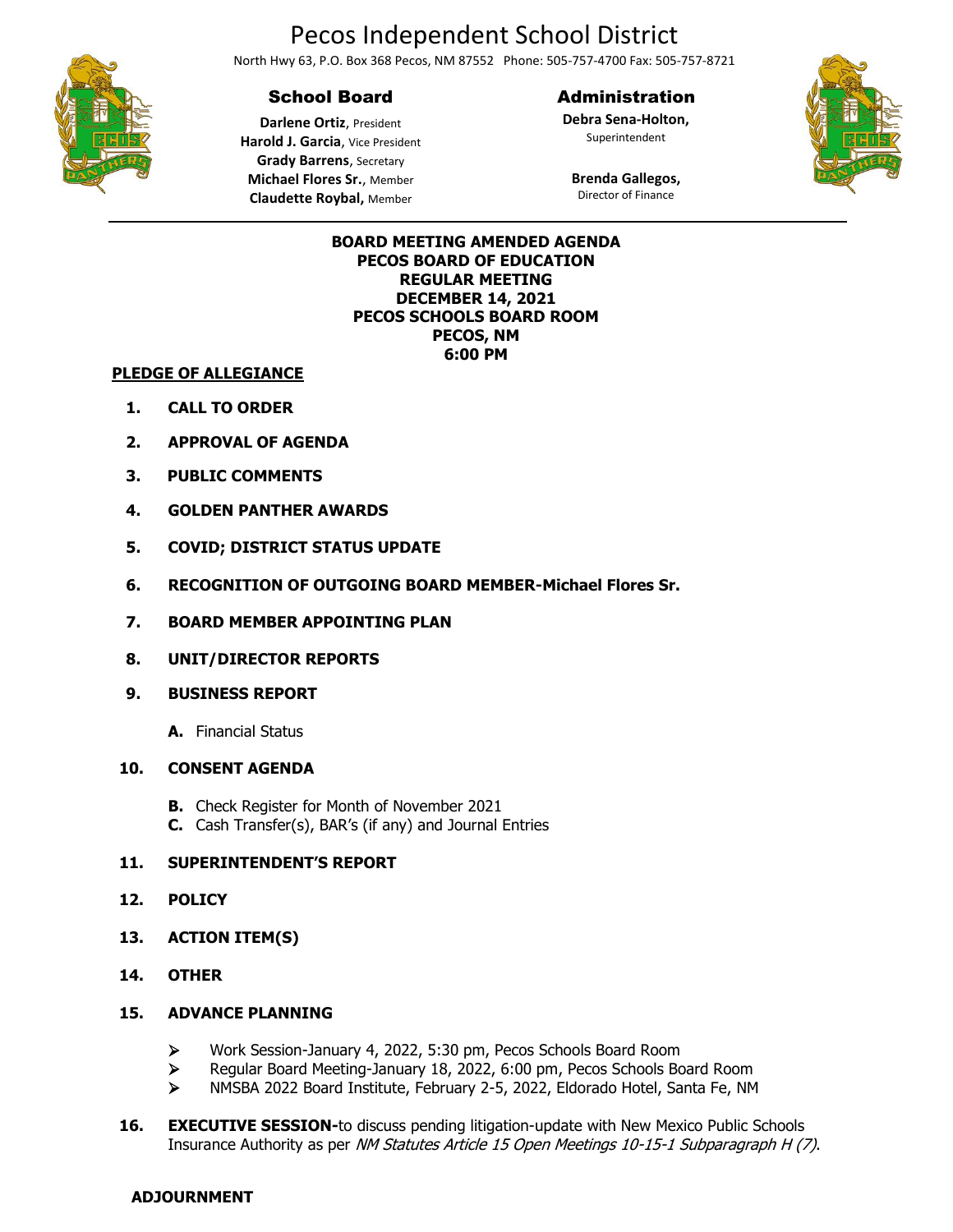## INDEX

## MINUTES

# REGULAR MEETING PECOS BOARD OF EDUCATION PECOS INDEPENDENT SCHOOL DISTRICT

# PECOS SCHOOLS BOARD ROOM PECOS, NEW MEXICO DECEMBER 14, 2021 6:00 P.M.

|                                                                                                                             | 1              |
|-----------------------------------------------------------------------------------------------------------------------------|----------------|
|                                                                                                                             | 1              |
|                                                                                                                             | 2              |
|                                                                                                                             | 2              |
|                                                                                                                             | $\overline{2}$ |
|                                                                                                                             | $\overline{2}$ |
| RECOGNITION OF OUTGOING BOARD MEMBER-Michael Flores Sr.-----------                                                          | 3              |
|                                                                                                                             | 3              |
|                                                                                                                             | $3 - 7$        |
|                                                                                                                             | 7              |
|                                                                                                                             | 7              |
| $\triangleright$ Check Register for Month of November 2021<br>Solution Cash Transfer(s), BAR's (if any) and Journal Entries |                |
|                                                                                                                             | 8              |
|                                                                                                                             | 8              |
|                                                                                                                             | 8              |
|                                                                                                                             | 8              |
|                                                                                                                             | 9              |
|                                                                                                                             | 9              |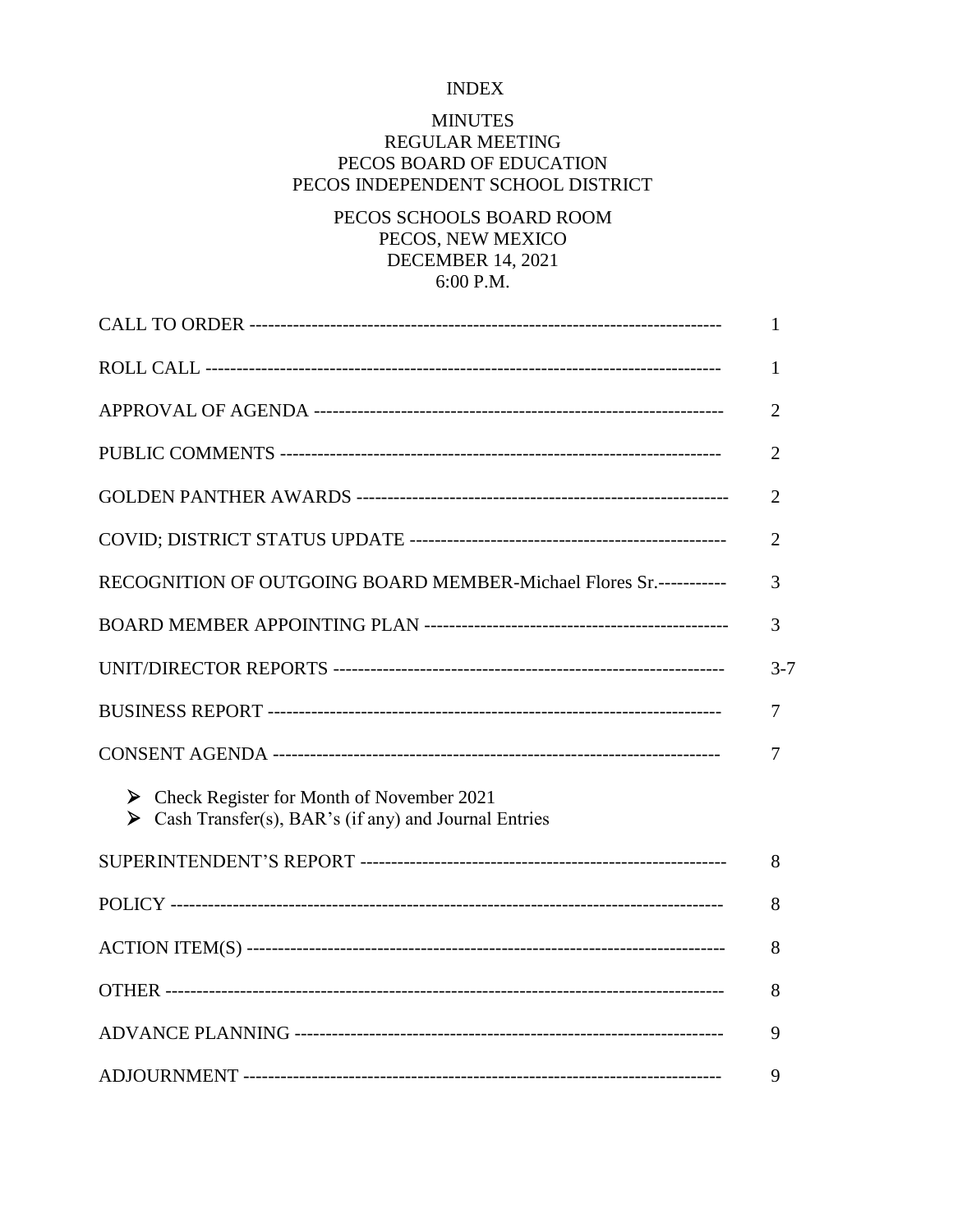#### **MINUTES**

**Regular Meeting Pecos Board of Education Pecos Independent School District Pecos, New Mexico Pecos Schools Board Room Pecos, NM December 14, 2021 6:00 P.M.**

### **PLEDGE OF ALLEGIANCE**

### **CALL TO ORDER**

The President, Ms. Darlene Ortiz called the meeting to order @ 6:00 p.m.

#### **MEMBERS PRESENT**

Ms. Darlene Ortiz, Board President Mr. Harold J. Garcia, Board Vice President Mr. Grady Barrens, Board Secretary Mr. Michael Flores Sr., Board Member Ms. Claudette Roybal, Board Member Ms. Debra Sena-Holton, Superintendent Mr. Ginger Nickell, Student Representative

#### **MEMBERS ABSENT**

None

### **OTHERS PRESENT**

Jorge Sotelo Elizabeth Mallett Sky Schneider Carla Hogue

Cathy Gallegos Melanie Ramirez Erik Ramirez Esmeralda Castillo Emily Ortiz Jazzlynn Roybal Brenda Gallegos Melissa T. Valencia-Flores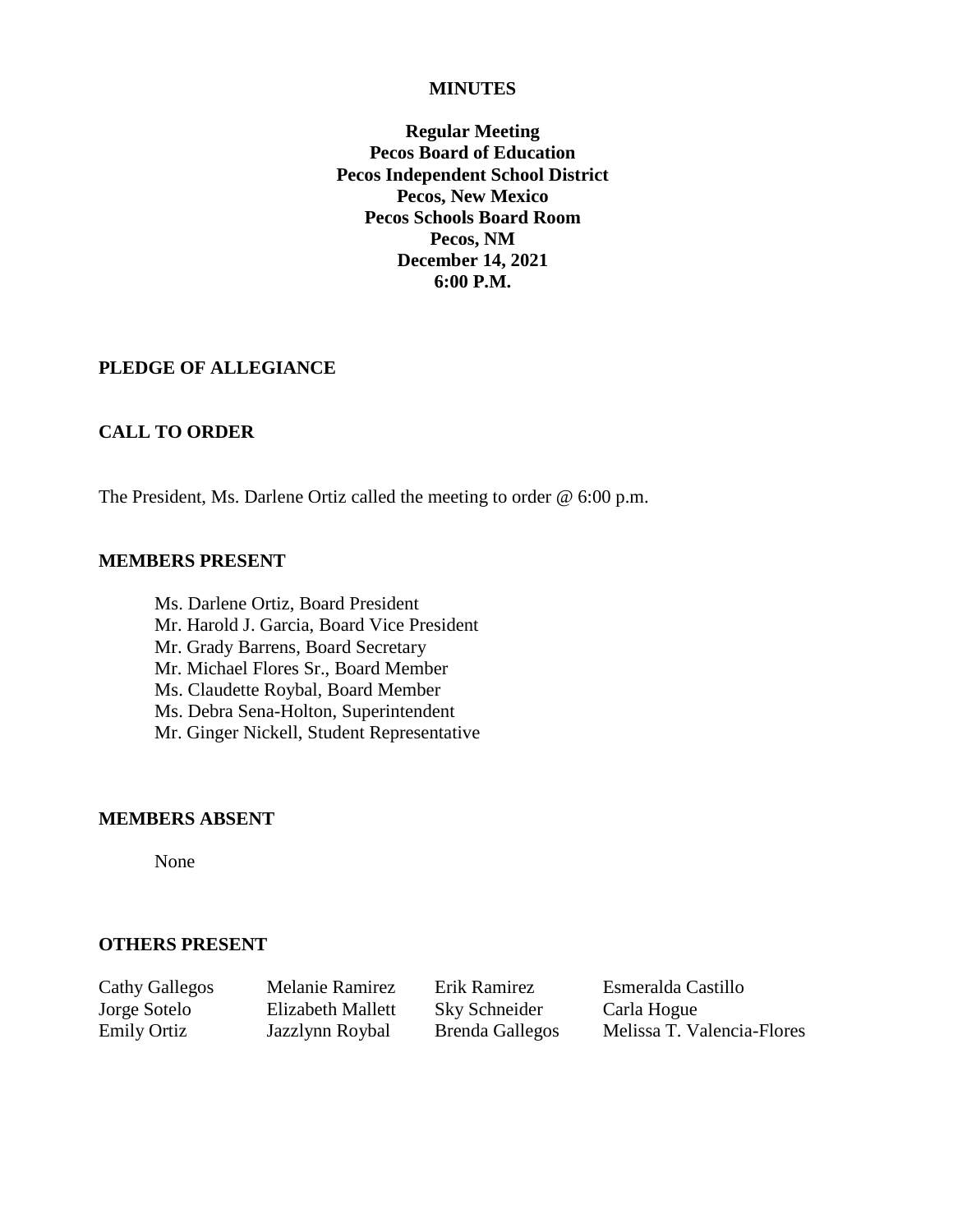# **APPROVAL OF AGENDA**

Based on Superintendent Sena-Holton's recommendation, Secretary Barrens motioned to approve the amended agenda; table the Minutes of Regular Board Meeting-November 16, 2021 and change the Regular Board Meeting date to reflect the correct date, seconded by Member Flores. Motion carried unanimously, 5-0.

# **PUBLIC COMMENTS**

None

# **GOLDEN PANTHER AWARDS**

Principals announced December award recipients, noted the characteristics that deemed the student deserving of the award and presented those present with a recognition certificate. The Golden Panthers recognized were Jorge Sotelo-Sophomore, Elizabeth Mallett-6<sup>th</sup> grader and Abrianna Ramirez-kindergartener.

President Ortiz congratulated recipients.

# **COVID; DISTRICT STATUS UPDATE**

Superintendent Sena-Holton noted an update was included in her report and provided updated information; reported the current number of positive cases at each site, based on the Test to Stay Program with Department of Health. She announced all athletes were tested, as a result of exposure, pointing out five additional positives were determined and mentioned the next testing dates. She informed the district is following NMPED and NMDOH guidelines for Test to play-Test to Stay in school and confirmed the high school total. Superintendent Sena-Holton announced the number of high school positive cases and emphasized on the goal to keep schools open. She touched on game cancellations, stated she would keep the Board updated and mentioned an underage party, where students were unmasked. She expressed her support for the Test to Stay initiative, gave kudos to Department of Health and commented on the outcome from the school site testing. Superintendent Sena-Holton pointed out the COVID-19 Vaccine Booster requirement, to be identified as fully vaccinated, noted the commencement date of January 17, 2022 and mentioned the collection of updated vaccination cards, in preparation for surveillance testing. She noted individuals who have not received their booster shot will now participate in surveillance testing and projected an increase in numbers, based on her knowledge of staff who are not going to get their boosters.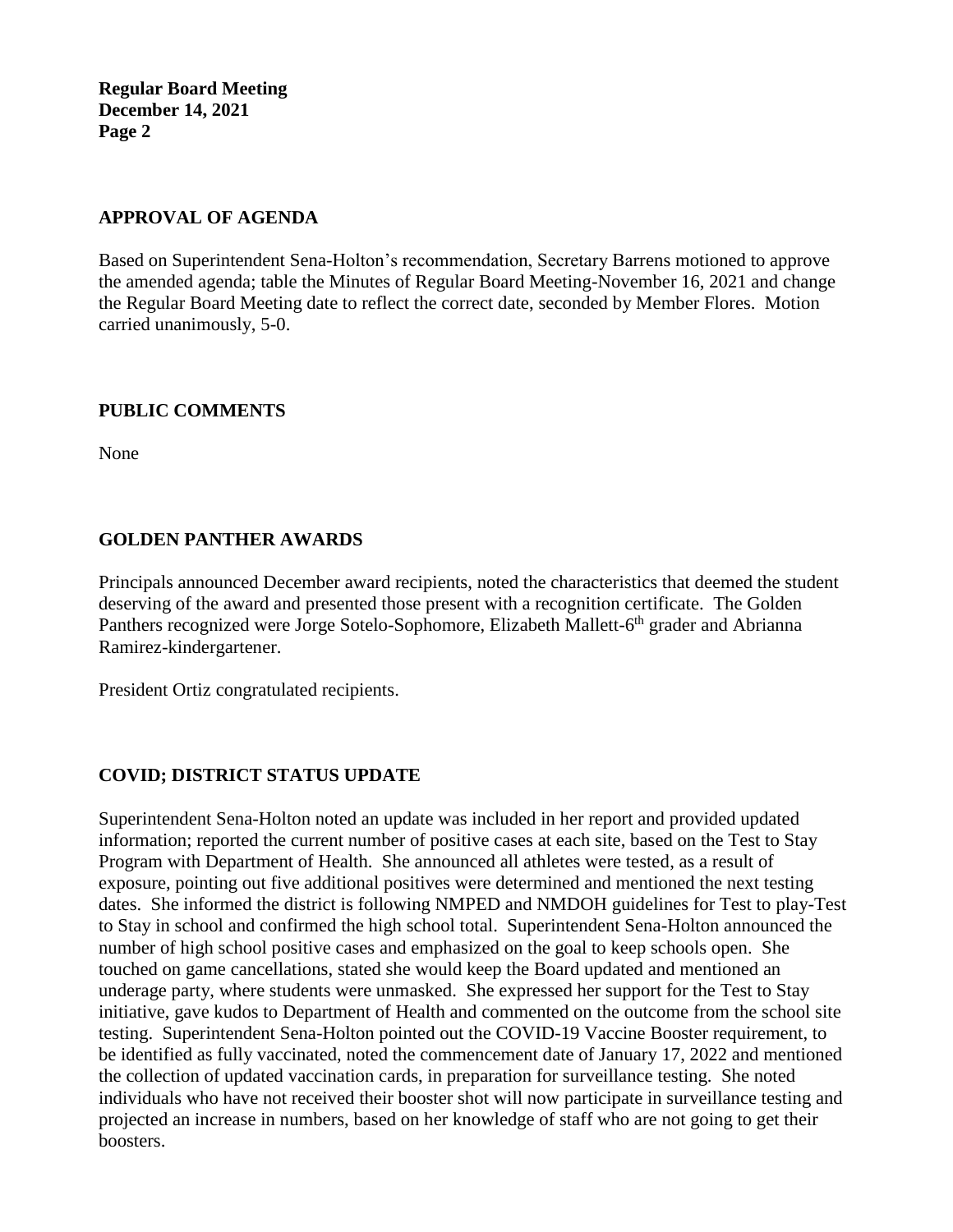# **RECOGNITION OF OUTGOING BOARD MEMBER-Michael Flores Sr.**

President Ortiz recognized outgoing School Board Member Michael Flores Sr. for his distinguished service to the district, thanked him for his service and presented them with an appreciation plaque.

Member Flores conveyed the experience was great, recognized there were ups and downs and acknowledged the main focus was/is students. He wished the Board the best of luck, encouraged them and the administration to keep up the hard work and showed gratitude to all.

Vice President Garcia conveyed it's been a pleasure and awesome serving with Member Flores all these years and complimented him on a good job.

Member Roybal recognized Member Flores Sr. presence around the district, always cheering on the Panthers and assisting any way possible and expressed appreciation for his efforts.

Secretary Barrens noted Member Flores is a great member of the community all the way around and conveyed his appreciation.

# **BOARD MEMBER APPOINTING PLAN**

Superintendent Sena-Holton informed a new Board Member is to be appointed within forty-five days from January 1, 2022. She announced the next Board Meeting date of February 15<sup>th</sup> and stated the forty-five-day deadline can be reached by then. She proposed February 1<sup>st</sup> to interview candidates and suggested advertising the month of January.

# **UNIT/DIRECTOR REPORTS**

### **Support Services/Student Nutrition**

Ms. Damon spoke on moving forward with the curriculum recommended by the Autism Consultant, mentioned the experimentation with some students by the elementary teacher, prior to moving forward with other teachers. She announced the hiring of a new Elementary SPED Teacher and noted she has commenced with her class schedule. She reported a Luna Community College campus visit by several high school students and touched on the events/activity's students observed; a demonstrated experiment, noted a campus tour and mentioned the commencing of a CAD Program. Ms. Damon pointed out the struggle of hiring a Secondary Special Education Teacher, commended the efforts of the substitute teacher and briefed on lessons/instruction. She mentioned the newly hired Speech Therapist, touched on her position, providing her with support and the proper training needed. She reported an increase in enrollment to ninety-nine students.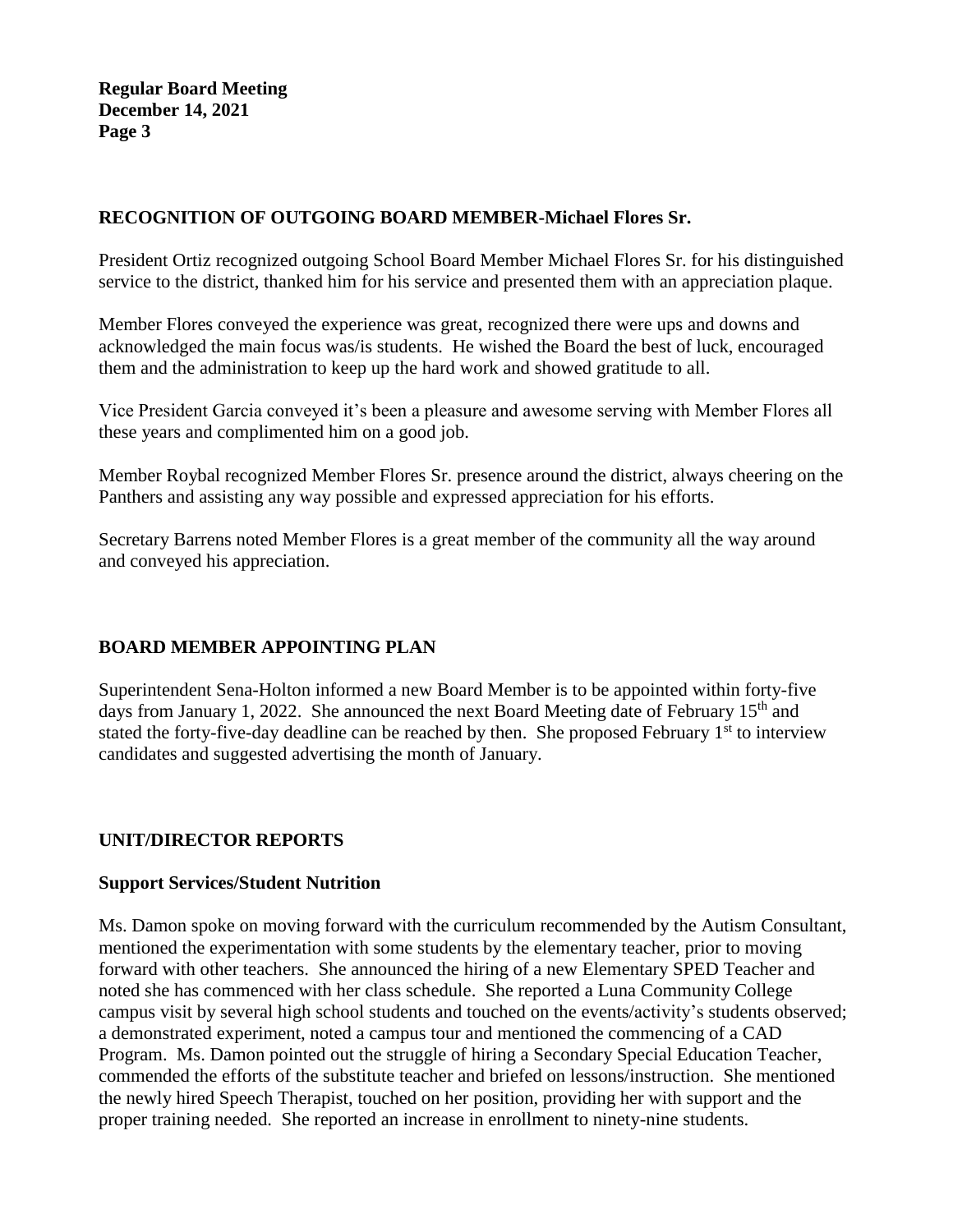Ms. Damon announced a retirement in the Student Nutrition Department, noted a vacant position in the cafeteria and expressed concern with finding substitutes. She remarked on filling in as a substitute as necessary and reported a decrease in the number of meals served. She notified of a tentative USDA Grant Award, acknowledged there were pros and cons and briefed on the details. Ms. Damon addressed concern with the low production of food and mentioned the latest items unobtainable.

Secretary Barrens asked what is attributed to the increase in students receiving Special Education services. Ms. Damon reported the rise in numbers is from Pre-K, students who were identified through diagnostic assessment. Ms. Sena-Holton pointed out a flag in the 40<sup>th</sup> Day STARS Reporting, with the inclusion/identification of Pre-K Students, complimented the efforts of the Diagnostician on the assessment completion by the second reporting period-80<sup>th</sup> Day.

Secretary Barrens inquired on the progress of any type of Gifted Curriculum. Ms. Damon noted she is the individual overseeing the Gifted Program, conveyed an elementary student receives Gifted Education Curriculum and pointed out not having the time to assess students, noting the gentleman who took the Professional Development for gifted screening is no longer with the district.

Vice President Garcia inquired on a Gifted Assessment deadline for the screener. Ms. Damon informed there is no deadline and stated once training is received she will proceed with the screening of students.

# **Athletics**

Ms. Ortiz announced the district is in full play, recognizing the hopes of NMAA. She reported other students are working diligently to regain eligibility now at semester. She mentioned the really good feedback received from the Athletics Facebook Post and mentioned her intent to get updates to the district website Athletics Page. She announced concession sales are going really well, acknowledging attribution to the management. Ms. Ortiz identified the digital ticketing process as an area of concern; touched on challenges faced, pointed out the need for an additional access point and remarked on looking into other options. She reported COVID Testing of Athletes and rescheduling of games that were part of the Master Schedule as challenges. She noted the involvement with COVID Testing, mentioned the scheduled dates and conveyed a decision has not been made on the upcoming Robertson game, based on today's COVID Test Results. Ms. Ortiz gave feedback on the hosted Wrestling Tri Match. She announced the closing of the softball position, informed there was only one applicant and stated the recommendation will be presented for consideration. She briefed on the volleyball coach position. She discussed the Esports initiative. Ms. Ortiz notified she misspoke on wrestling, pointed out the schedule correction and recognized Derik Ortiz who medaled at the Al Salazar Invite.

Secretary Barrens requested explanation of the No Re-entry Rule. Ms. Ortiz made aware of the vaping issues happing in the school community, previously informed by Superintendent Sena-Holton. She explained the rationale; reported on the recognized pattern of several student's reentry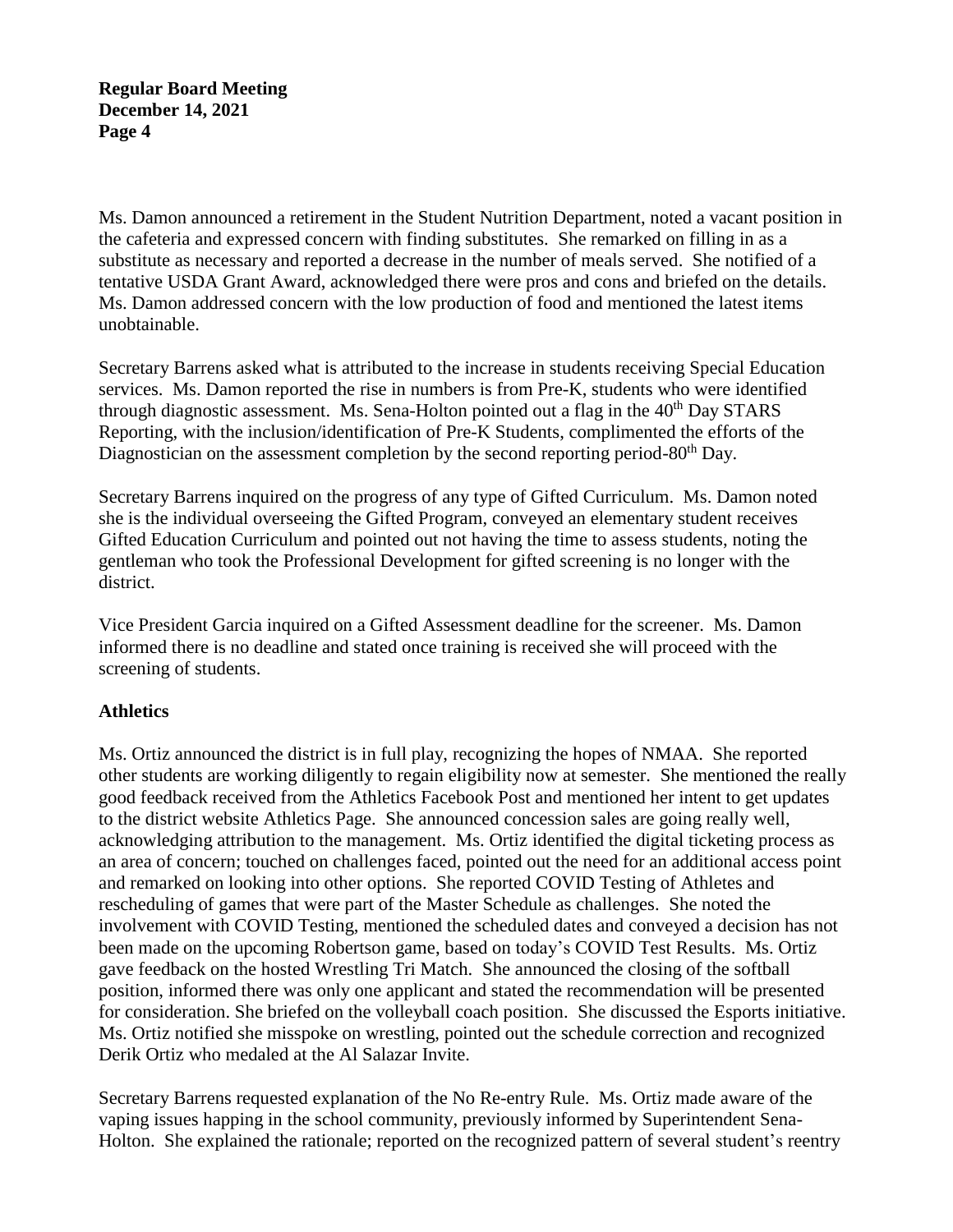behavior, mentioned a report of a middle school non-licensed driver cruising campus and student reentry in a different state of mind. She acknowledged her lenience with adult fans.

Secretary Barrens based the rule on more of a student discipline issue. Ms. Ortiz agreed with his point of view, acknowledged crowd control, the discouragement of reentry among students and liability as other reasoning.

Ms. Nickell inquired on the number of students that have actively been cut from teams because of eligibility reasons. Ms. Ortiz informed students aren't necessarily cut per se, pointed out they are realistically aware of their eligibility, based on their final grades from the end of semester last Maywhen the leave that year. She reviewed practice and eligibility opportunities and stated failure on the second attempt athletes are reinformed they did not meet the criteria NMAA has in place for eligibility.

Secretary Barrens inquired on promoting some of the on-line games at NFHS. Ms. Ortiz agreed to include on the district's website Athletics Page as an option. He advocated from a parent's point of view. She acknowledged the purpose of fans attending games and recognized both options have advantages and disadvantages. She notified coaches requested disabling the video on demand.

### **Elementary School**

Ms. Gallegos informed on the cancellation of incentive field trips. She reported an arranged Santa visit and stocking distribution sponsored by the PTO-Parent Teacher Organization and mentioned other activities planned for Friday. She announced the completion of Middle of Year (MOY) Assessment, with the exception of a few stragglers, attributed to high absences. Ms. Gallegos noted the reading and math data outlined in the report is from the i-Ready Beginning of Year (BOY) Assessment, gave a data comparison synopsis to the MOY Assessment and stated the next Board Report will contain the data information. She called to mind factors that may have hindered the BOY Assessment. She expressed her anticipation of academic progression and recognized half of the 5<sup>th</sup> grade student's lack of effort, based on her review of the data. Ms. Gallegos noted the diagnostic assessments are lengthy in comparison to the progress monitoring. She pointed out the same trend in  $4<sup>th</sup>$  &  $5<sup>th</sup>$  grade classes for math, briefed on her plan to address the lack of effort/initiative and encourage motivation. She briefed on setting daily program lessons to target areas of concern and tailor it to each individual student. Ms. Gallegos noted, aside from academics the feel of a regular school year and normalcy, in spite of dealing with COVID. She touched on how to make the most of time and show the most growth with students for the remainder of the year. She reported the data is the lowest amount of growth she's seen in her years as a Principal, conveyed the students are capable of more and stated her belief of ending the year successful. Ms. Gallegos announced the commencing of boys' basketball and pointed out a  $4<sup>th</sup> \& 5<sup>th</sup>$  grade team. She complimented the site custodians for their efforts in addressing COVID matters. She mentioned a ClassDojo announcement, seeking interest in an elementary cheer coach. Ms. Gallegos touched on the utilization of ISSD, commented on the effectiveness and shared feedback received from parents.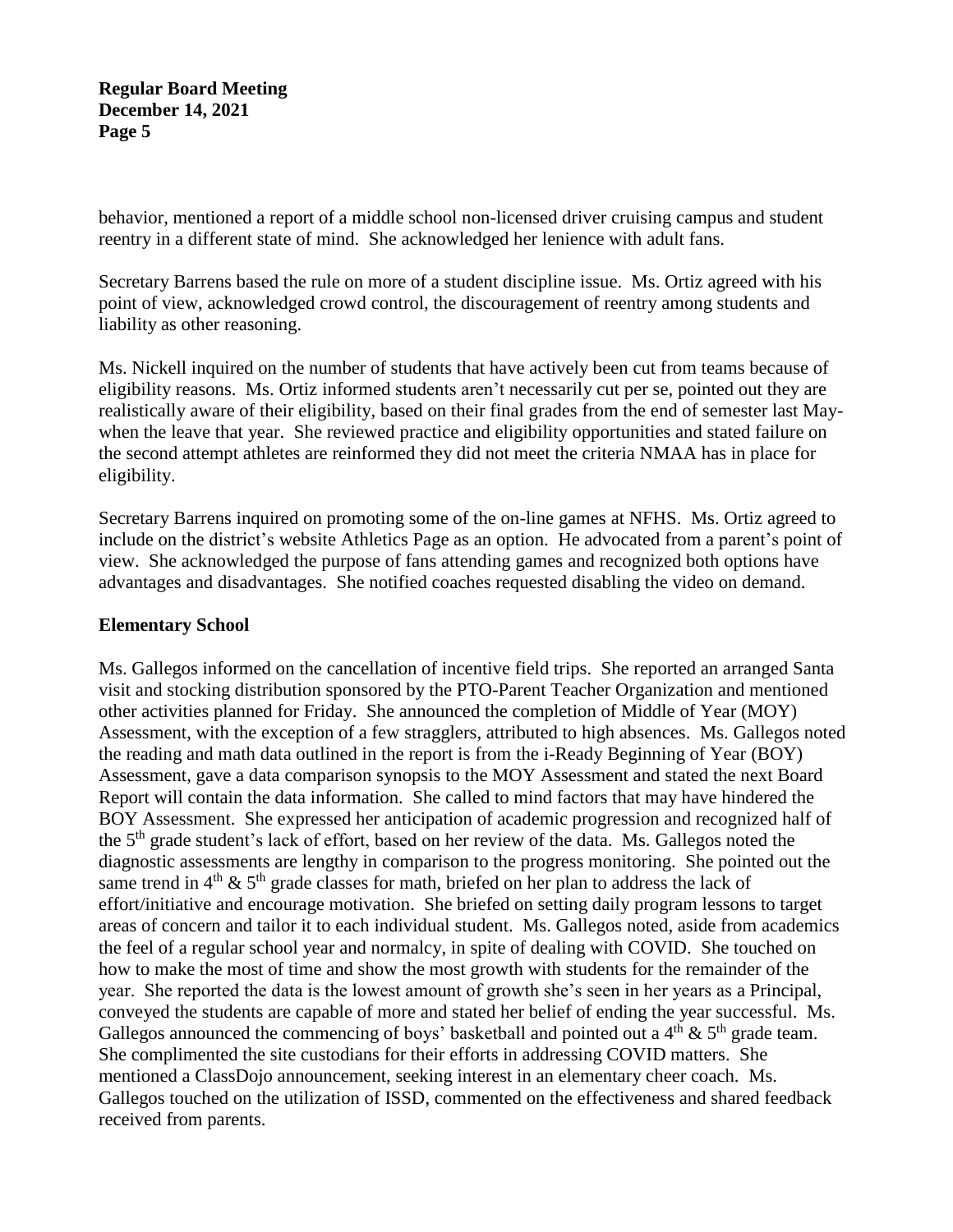### **Middle School**

Superintendent Sena-Holton announced the birthday of Ms. Moodley.

Ms. Moodley touched upon a previous Professional Development; teachers were served a Thanksgiving Lunch, team building initiatives and conveyed teachers were very appreciative of the celebration. She announced the hosting of Winter Games and pointed out the Knowledge Challenge. She recognized alternative practices and awareness initiatives, to redirect student behaviors have been way more beneficial to addressing those behaviors and reported a reduction in vaping incidents, as opposed to before. Ms. Moodley acknowledged Calendar to Calendar instruction and complimented teachers who took the time to embed their content area in the festive related activities taking place, with continuous learning. She reported athletics has driven student engagement for a number of at-risk students, who couldn't engage with tutoring alone and conveyed it's really changed their behavior in class and mindset. She informed athletic events has also been a great outlet for parent engagement and briefed on her intent to incorporate additional practices, in an effort to balance parent accountability and parent support. Ms. Moodley identified culturally responsiveness as a focus area, in terms of staff and student behavior, specifically on Youth Culture and conveyed a lot of youth do associate with youth culture more than they do their racial identity. She briefed on the struggle to fill vacant positions. She touched in the context of grammar and math academics; noting an improvement in math, expressed concern with grammar and conveyed students continue to struggle with the homophone concepts. She laid emphasis on diagnostic programs needing a balance with some strategic practice.

# **High School**

Dr. Vallejo presented a graduation projection; currently reporting 28 of 29 Seniors are on track to graduate, pointed out four 5<sup>th</sup> year students, remarked on their standing and mentioned the early graduation of three students. He noted college recruitment and military recruitment is thriving. He reported New Mexico Highlands University is working with eight high schools to give qualifying Seniors full four-year scholarships, for the Class of 2022 and expressed excitement PISD Students are going to have that opportunity. Dr. Vallejo mentioned a decrease in behavior infractions and recognized a huge connection with mental health, linking to behavior, grades and attendance. He touched on the initiation of a multidisciplinary team to focus on the mental health component, indicating they will be freed up to address other areas and remarked on the benefits of the initiative. He noted the addition of articulation time as a component for the 90 Day Plan and pointed out the collaboration with the middle school. Dr. Vallejo reported on vacancies, reviewed the plan of instruction for the vacant positions and noted Master Schedule/class adjustments, to meet the needs of students.

Vice President Garcia inquired on the efforts of finding a Math Instructor. Superintendent Sena-Holton and Dr. Vallejo pointed out the recruiting efforts.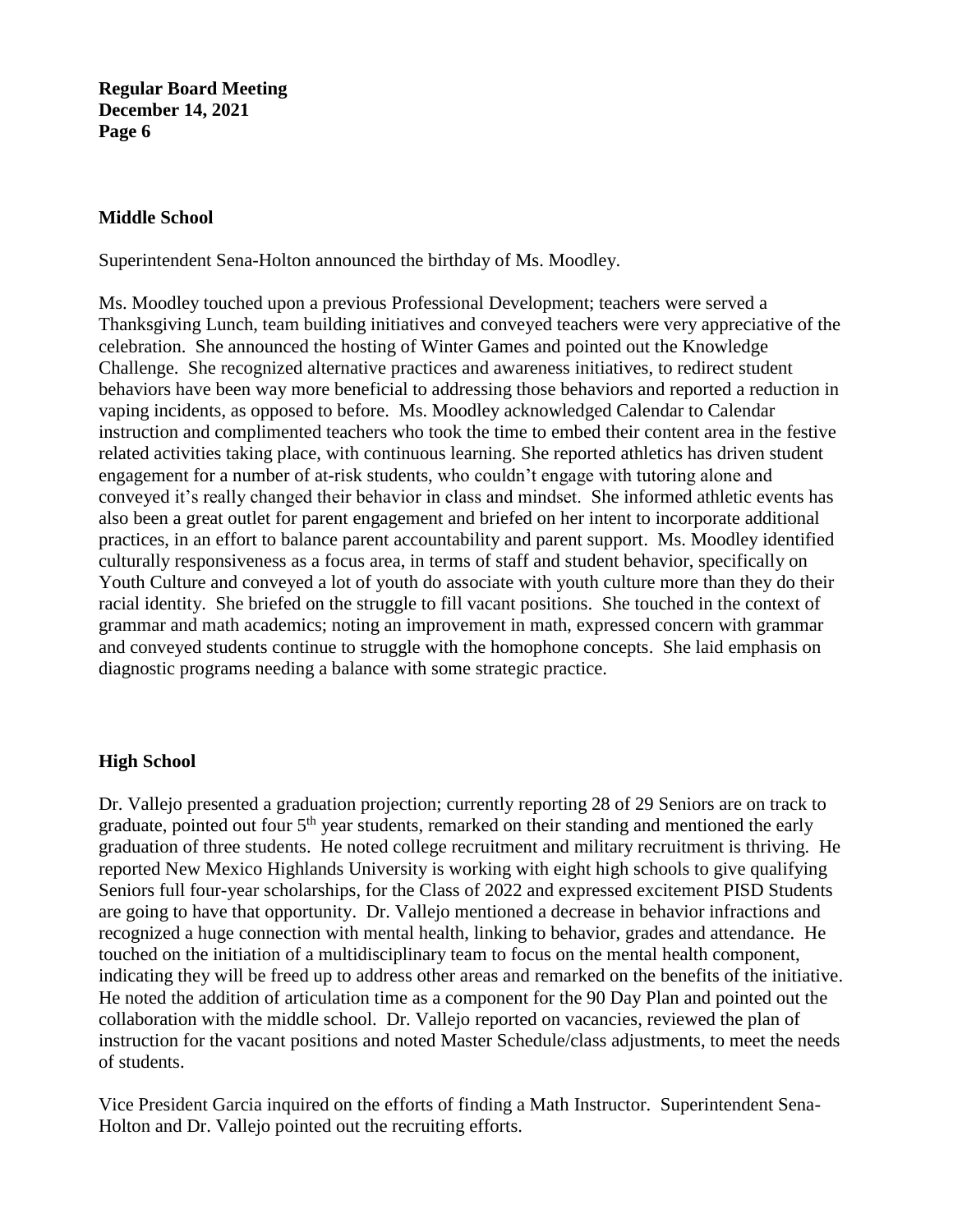Vice President Garcia inquired on any dress code issues. Dr. Vallejo informed kids are doing really well about and noted there are violations that need to be addressed.

### **BUSINESS REPORT**

## **FINANCIAL STATUS**

Ms. Brenda Gallegos, Finance Director announced the Cash Reconciliation for the month of November is within packet. She reported each of the funds have been reconciled and acknowledged no problems with any of them. She noted the Check Listing for the month of November 2021 is in the packet, she summarized the Payroll and Accounts Payable Report, Cash Transfers/BAR's (if any), Internal BAR's and Journal Entries.

Secretary Barrens asked if adding additional Teacherage Units something the extra money (discussed during the Work Session) may be spent on. Ms. B Gallegos noted the extra money may not be utilized, informed the Teacherage Fund has enough money to add one and stated Federal Funds may not be used for the purchase. Superintendent Sena-Holton conveyed the addition is a goal, noted a rise in housing prices, pausing the purchase and briefed on the plan. Secretary Barrens inquired on how the fund is replenished. Ms. B Gallegos acknowledged through the rent and stated it has to be self sustaining. He asked about any private partnership. Superintendent Sena-Holton mentioned on opportunity presented and stated she didn't pursue at the time.

Ms. Nickell inquired on the replacement of weight room equipment in the gym. Ms. Gallegos recognized the possibility and presented her recommendation on the spearheading. Superintendent Sena-Holton noted the weight room closure, informed majority of staff was utilizing the facilities than kids and conveyed it's for kids. She proposed meeting with the Physical Education Teachers for further discussion.

### **CONSENT AGENDA**

Check Register for Month of November 2021 Cash Transfer(s), BAR's and Journal Entries (if any)

Based on Superintendent Sena-Holton's recommendation, Vice President Garcia moved to approve the Check Register for the Month of November 2021, Cash Transfer(s), BAR'(s) (if any), Internal BAR's and Journal Entries, seconded by Member Roybal. Motion carried unanimously, 5-0.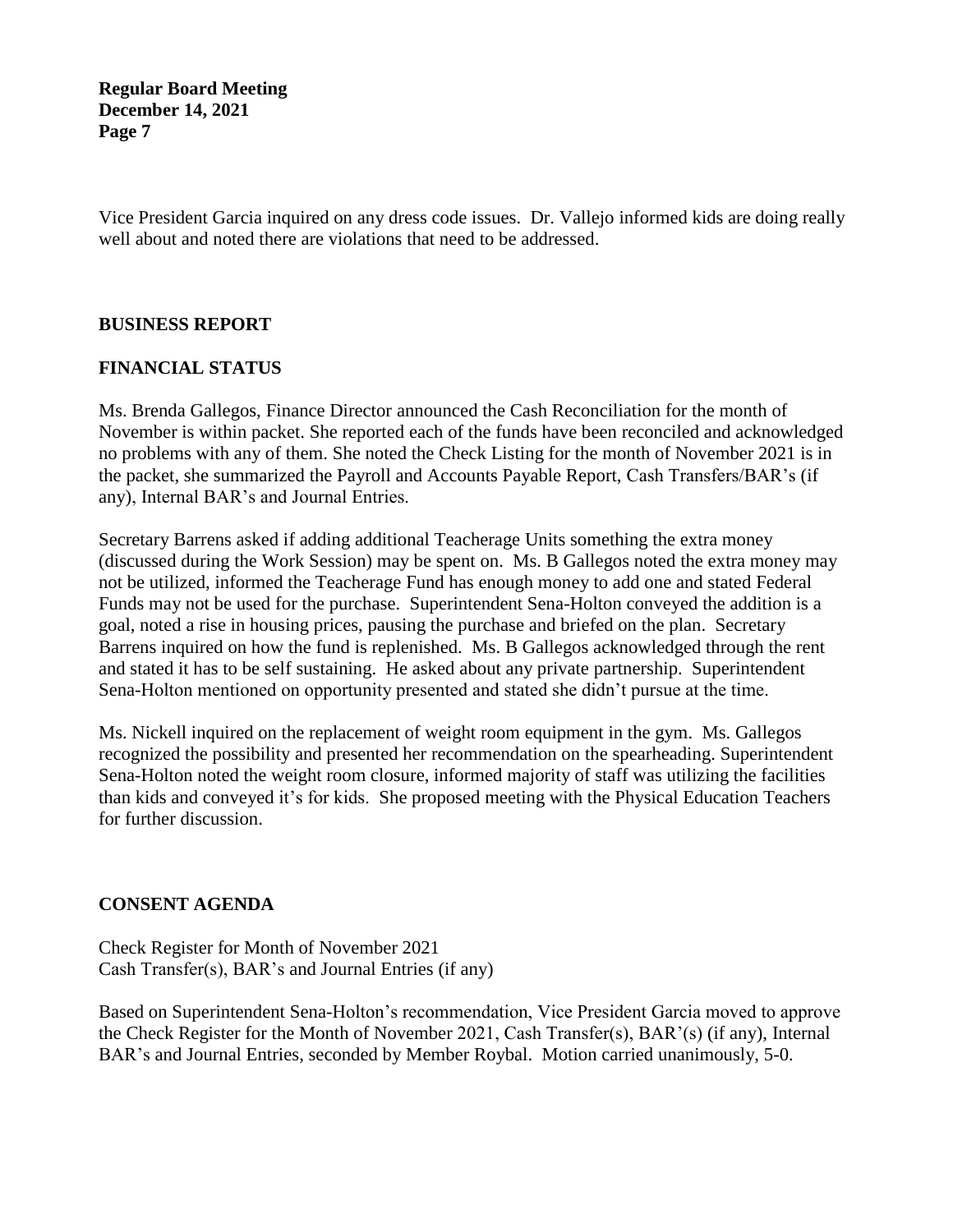# **SUPERINTENDENT'S REPORT**

Superintendent Sena-Holton complimented Central Office Staff on their efforts with the hiring process and gave kudos to her Administrative Team, on account of them wearing different hats. She notified on receiving a spare bus. She expressed appreciation for the Wellness Committee and briefed on the projects and support they have provided. Superintendent Sena-Holton pointed out hiring as her major challenge, mentioned the vacant positions and touched on staffing. Superintendent Sena-Holton reported COVID Contact Tracing is very difficult and time consuming.

Secretary Barrens requested clarification on the Test to Stay plan. Superintendent Sena-Holton recognized the focus should be on the unvaccinated, noted she tested all athletes, due to specific circumstances. She reported on a stigma, where people are keeping the results/positive to themselves and gave emphasis to working as a community and school on honesty. She reviewed the quarantine process and brought attention to being proactive. Superintendent Sena-Holton gave feedback on the participating student's manner.

Vice President Garcia asked what the Lung Association is doing for the district. Superintendent Sena-Holton informed the school is participating in a Vape Free School Program, noted we received free curriculum and stated the Psychologist took the coursework.

# **POLICY**

Superintendent Sena-Holton recommended keeping the district dress code that was adopted in June and informed all the guidelines that the Student Council came up with are going to become dress code expectations.

# **ACTION ITEM(S)**

None

# **OTHER**

None